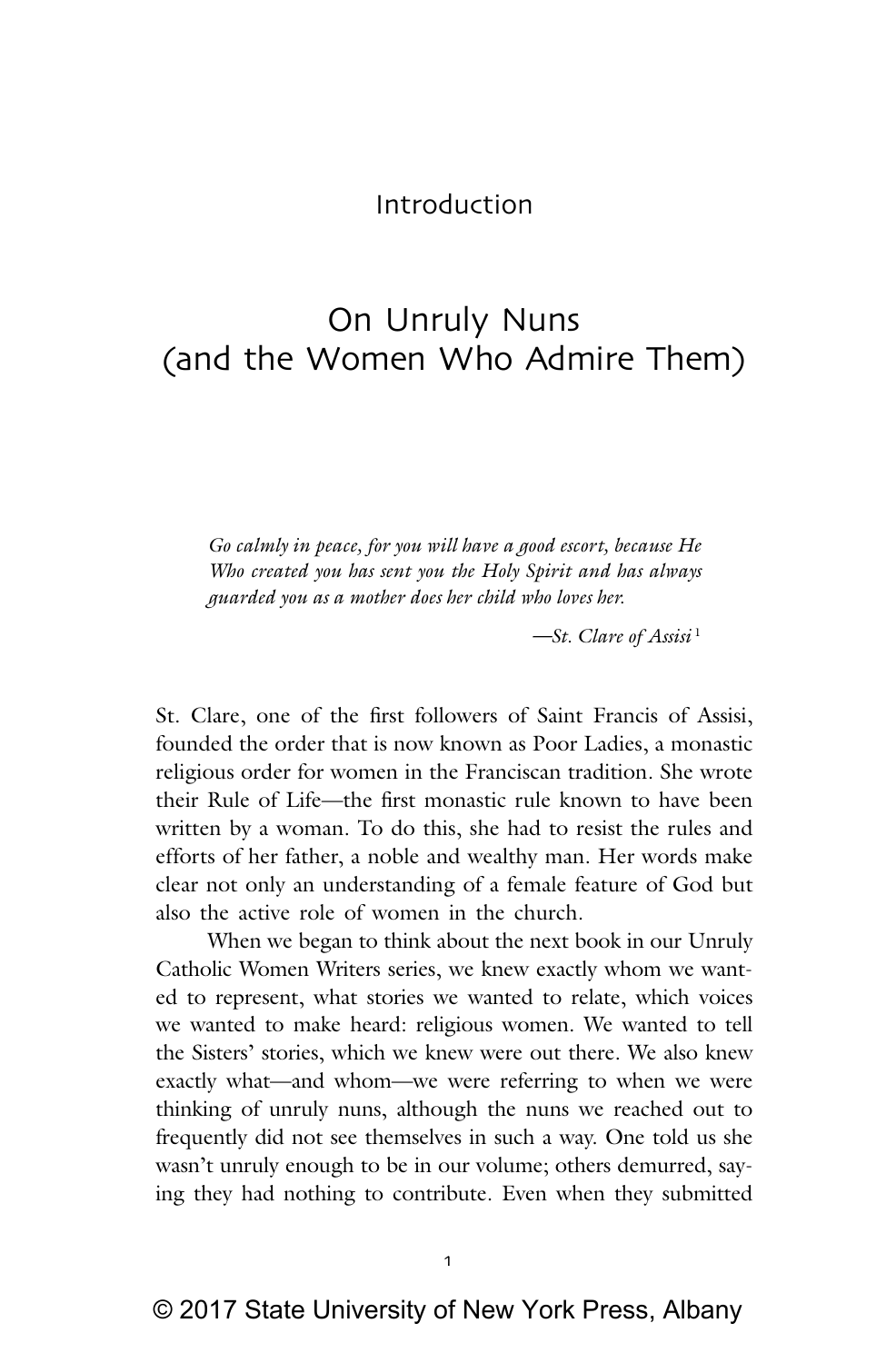something to us, many Sisters offered disclaimers to their pieces, referring to them as "incomplete" or "a draft" or "just some ideas."

This is characteristic of nuns: unwilling to talk about themselves, unassuming in regard to their own work and abilities, humble to a fault. But we know who they really are. They are S. Simone Campbell, the force behind Nuns on the Bus, addressing social justice issues such as immigration reform and welfare legislation across the United States. They are S. Joan Chittister, whose speech on women's ordination the Vatican tried to silence, but whose order, the Benedictines, asserted that silence was not the Benedictine way. They are S. Teresa Kane, who publicly confronted Pope John Paul II regarding the prohibition against female priesthood—an iconic moment in the history of sisterhood. They are S. Jeannine Gramick, known for her work with the GLBTQ community, who are often ostracized from the Catholic Church.2 (We are fortunate to include a piece from S. Jeannine here.) They are self-sacrificing. They are unpretentious. They are quietly and without fanfare doing God's business in the world, carrying out small or large tasks, taking care of a child or a nation, performing the work of Christ.

The nuns we know are intelligent, dedicated, often strategic about how best to use resources and how to maneuver around, across, or through the institutional church in order to do the work that God calls them to do. There is the story of one of our colleagues, a nun well into her seventies, still teaching religious studies at a Catholic college. When the bishop issued a directive discouraging theology professors from teaching about women's ordination in the Catholic Church, she gave out the readings on the topic to her students in class and told them to discuss it amongst themselves—and so, therefore, did not technically teach it! This Sister represents the entrepreneurial spirit possessed by so many nuns, as well as their dedication to teaching what is morally right in the face of an often oppressive and discriminatory church.

Recently, Pope Francis has been creating positive change in this historically traditional institution. His focus on issues of social justice is refreshing: he has spoken out against poverty, religious intolerance, environmental destruction, and the church's intense focus on such divisive issues as abortion, contraception, divorce,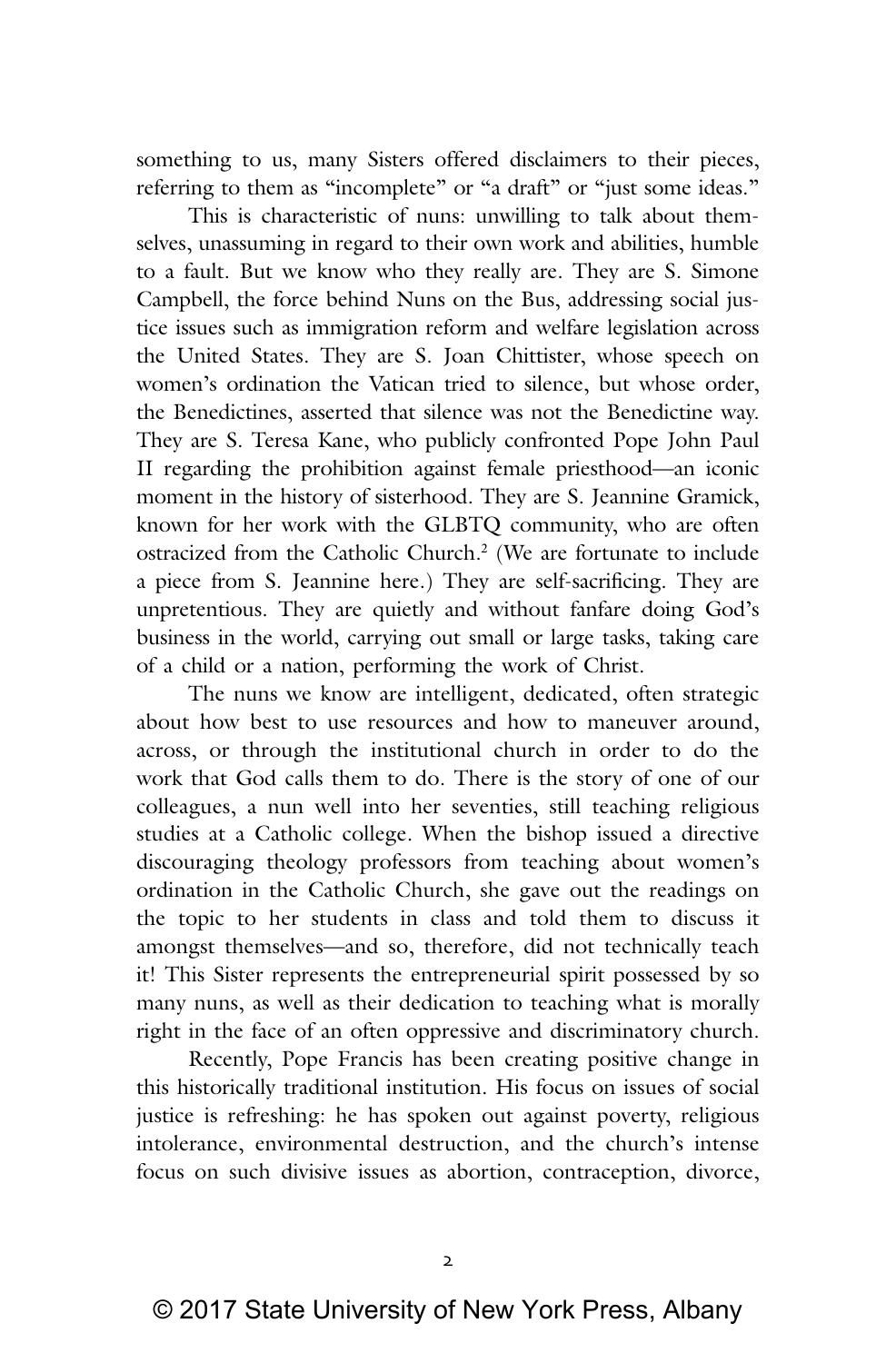and homosexuality. He has even signaled his intent to create a commission to study the possibility of allowing women to serve as deacons in the Catholic Church.

However, Pope Francis has not yet moved in the direction of changing papal doctrine on these issues. Moreover, he recently stated that the Roman Catholic Church's teaching that women cannot be ordained as priests is likely to last forever, citing Pope John Paul's position that ordaining women is not possible because Jesus chose only men as his apostles. Pope Francis instead limits women's role to the "feminine dimension" (Brockhaus). And while he has backed down on the Congregation for the Doctrine of the Faith's criticism of the U.S. Leadership Conference of Women Religious, and he has even spoken out against pay inequity for women, these measures are dwarfed by the penultimate patriarchy that is the Roman Catholic Church today, in which nuns can never be priests, women can never hold positions of significant power, and gender inequity remains the rule rather than the exception.

Whether you have faith in him or not, the Pope of the Roman Catholic Church has massive global influence; the importance of the Church on a worldwide scale is unquestionable. Women in the Church are now looking to see to what extent Pope Francis will bring real change to women's lives. But many women religious are not waiting around for his permission to produce the church reforms that many Catholics view as desperately needed and long overdue. They are actively working to secure peace on Earth, rather than asking the needy only to pray to achieve peace in Heaven.

Robert Calderisi, in his exploration of the Catholic Church's role in reaching out to the poor and voiceless around the world, opens his introduction to *Earthly Mission* with a vivid image of the dedication, the sacrifice, and, often, the risk nuns take on a daily basis:

Somewhere in the developing world, a 57-year-old woman is trudging up a steep hill in the early afternoon, sorry she could not come earlier when it was cooler or delay her visit until the evening. But the person at the top of the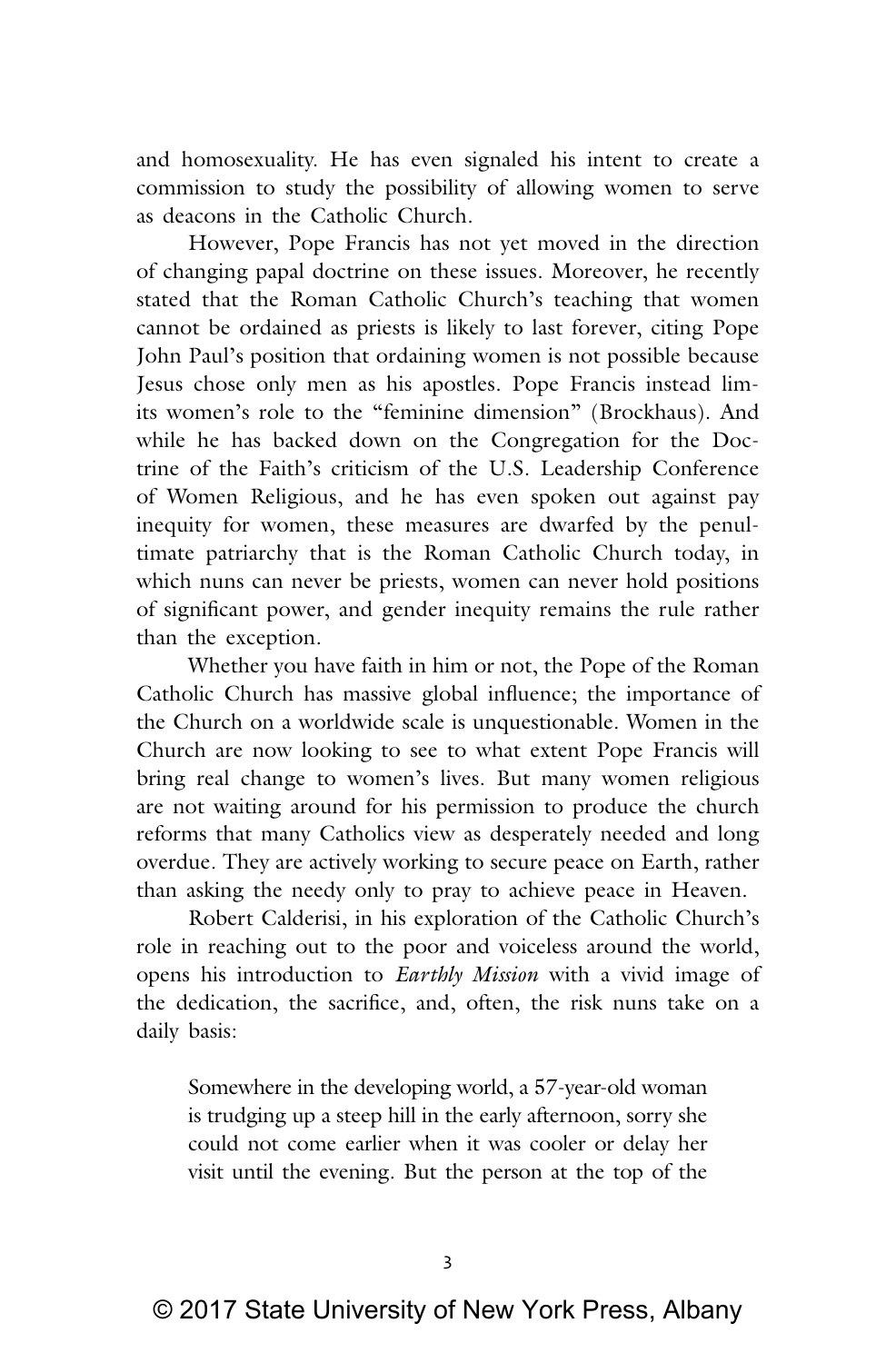hill needs her urgently [. . .] She is a nurse and a nun, and the woman at the top of the hill may be dying. (3)

Throughout his study, Calderisi discusses countless cases of such nuns, cases that cause him to recommend that a woman become Pope. He asserts that "not everything that it strives to achieve before a woman does finally step out onto the balcony of St. Peter's Basilica should be dismissed as worthless and hypocritical" (9). As his book goes on to show, it is through the work of dedicated, motivated, and often unruly individuals that the Catholic Church has made an impact on addressing inequality and oppression.

We, the editors of this volume, hope to contribute to the global conversation about the role of women religious in the Catholic Church by giving voice to these women and to their unruliness. In our volume, unruliness presents itself in two ways: first, in terms of how Sisters and former Sisters challenge cultural hegemonies and governmental policies or regimes; and, second, in regard to how they challenge the church itself. Many orders of nuns, as well as individual women religious regardless of order, have risked their lives to undertake the struggles of economically and politically oppressed people.3 Some, like S. Dorothy Stang, have given their lives to protect and give voice to the disenfranchised in Brazil. More recently, S. Lenora Brunetto has risked her life in Brazil to stand up for the landless and environmental devastation brought on by illegal ranching. In a recent interview, the unruly S. Lenora stated that, "As soon as I get time, I want to organize a strike by all the women in the church, all around the world. The church won't function without women" (Cheney 69). She is unafraid.

Such brave women have certainly risked their already marginal position in the church hierarchy. Consider the Maryknoll order of Sisters, who have been fundamental in uniting impoverished women—in the Philippines, for example—and giving them viable and sustainable means to flourish as an alternative to being paid slave wages by multinational corporations. Also consider the School Sisters of Notre Dame, whose primary mission is social justice, with a focus on the education of women and those living in poverty. Clearly, there is great interest in unruly nuns in both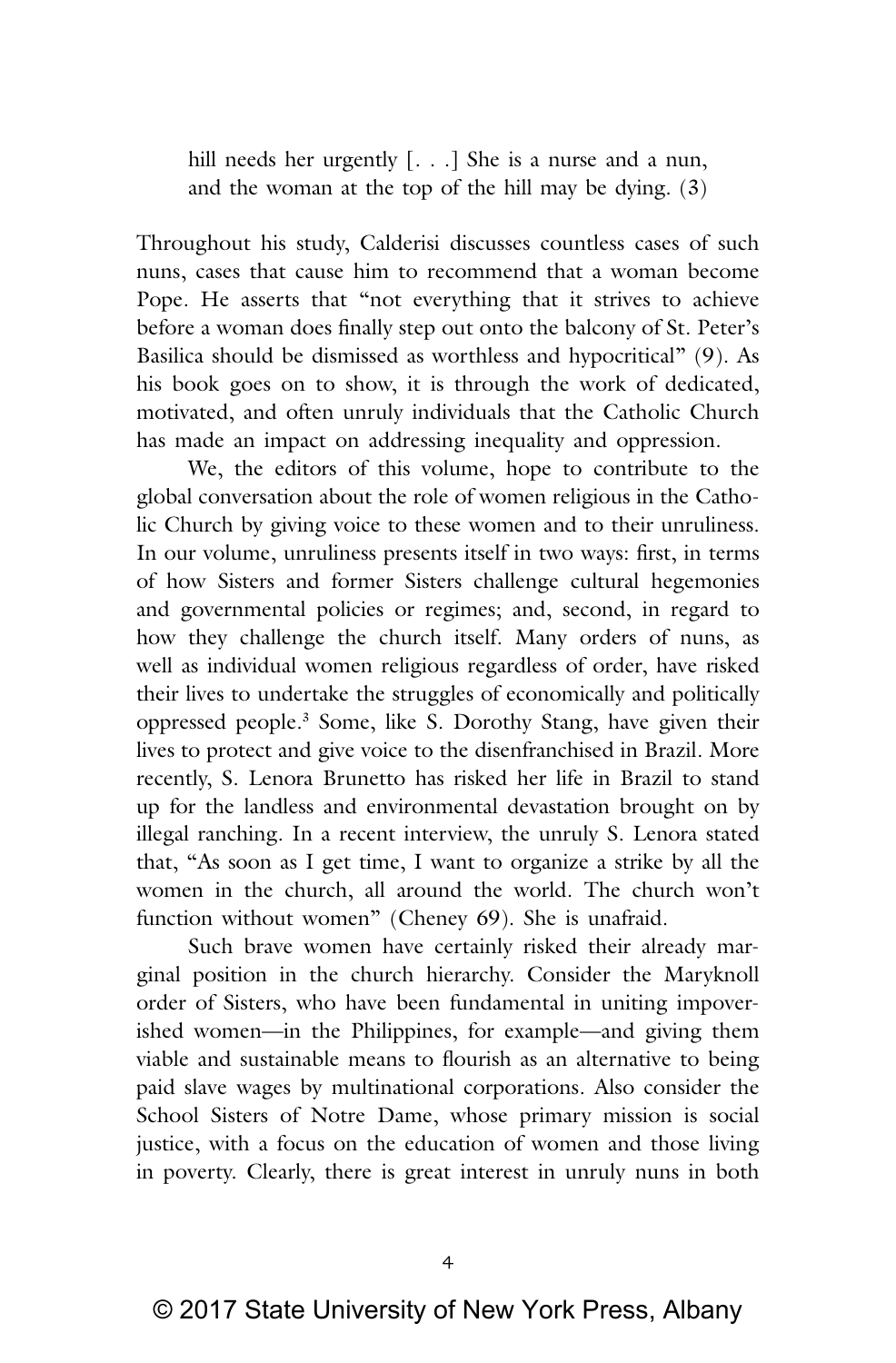secular and religious circles. In these pages, we have collected and published the voices of women who engage in such struggles, and who have articulated these struggles through autobiography and memoir, fiction and nonfiction, poetry and prose. We hope that our book will shed greater light on the works of these Sisters, both in the United States and internationally.

While Pope Francis chose his name in honor of St. Francis of Assisi, who dedicated himself to the poor and who inspired St. Clare to do the same, we the editors see the Sisters in this volume as following the vision of an anchoress who lived and worked not long after these Catholic saints, around the turn of the fifteenth century: Julian of Norwich, the first English woman of letters. Her description and interpretation of her vision in what has come to be called *Showings* offer a conception of the trinity that applies directly to the Sisters in this volume. She writes:

. . . as truly as God is our Father, so truly is God our Mother. Our Father wills, our Mother works, our good Lord the Holy Spirit confirms. And therefore it is our part to love our God in whom we have our being, reverently thanking and praising him for our creation, mightily praying to our Mother for mercy and pity, and to the Lord the Holy Spirit for help and grace. (296)

We have thus divided the pieces in this volume into three parts, based on Julian's words: "Our Father wills, our Mother works, our good Lord the Holy Spirit confirms." The writings in Part I of this anthology demonstrate, first and foremost, how nuns have followed and continue to pursue the word of God, both in their daily deeds and in how they live their lives. But the will of the Father also reflects the teachings of a male-dominated clergy, against whom many of our contributors have railed, or around whom many have worked. The Father's will is thus depicted paradoxically as both a positive force that can change lives and a hindrance to the good works of the Sisters represented here.

Hence, in Part II, the Mother's work—while the texts herein reference the Blessed Virgin Mary as Mother, they likewise see the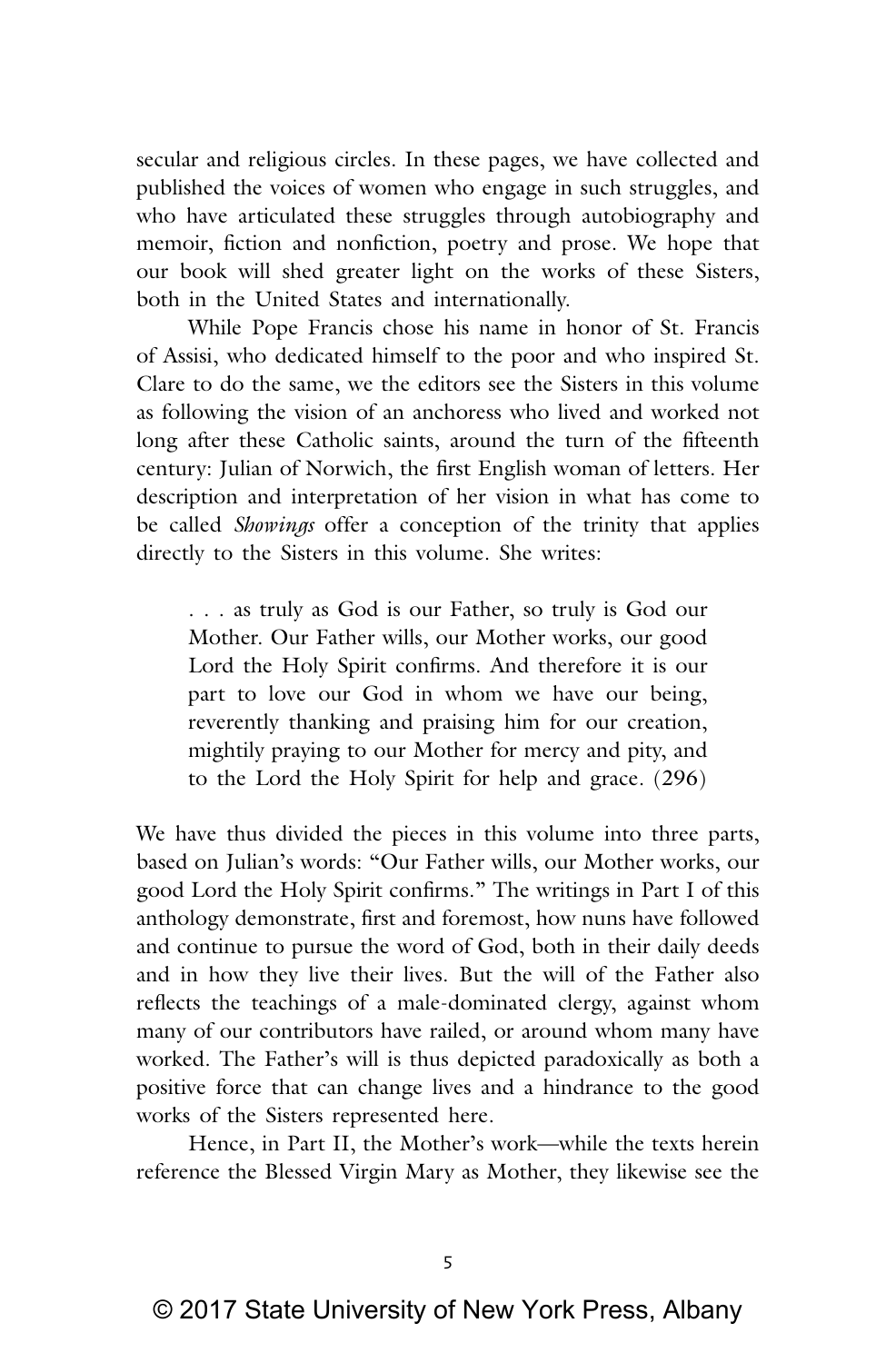face of God as not just father but also Mother, with all the cultural connotations this image evokes. The term "Mother" also invokes the leadership position in Catholic women's religious communities of the Mother Superior, who plays a critical role in the lives of those in her community, as she may either enforce upon her constituents the rule of Rome or encourage in them their unique calling to social justice and mercy. Most significantly, however, Julian's invocation of Mother inserts women into the Holy Trinity, asserting a position for women in church doctrine, just as our contributors assert the value and significance of women in the church.

Finally, in Part III, we include pieces that examine how the Holy Spirit, working through individuals both within and outside the church, confirms the good work that these Sisters have done and continue to do in our neighborhoods, our communities, our nations, and our world, and offers grace and assistance to Sisters in times of trial. The Sisters in this volume are indeed working for God's will, Mother's mercy, and the Holy Spirit's grace. Through them we all can see the light of God's grace on Earth.

#### Notes

1. These words are widely cited as her own, but they are recorded only in documents from the process of canonization, which show the source is Sisters Filippa and Benvenuta, who shared the words as one prayer of St. Clare's on one of her last days. Sister Filippa asked others to try to remember the words (Armstrong 143).

2. See New Ways Ministry: http://newwaysministry.org/cofounders.html.

3. For example, Mariam Keesy's work for the Justice and Peace Commission in Dar es Salaam, Sister Mary Gabriella's opening of the first credit union for women in the garment industry in South Korea, and Sister Mary Grenough's ambitious social action program for sugar cane workers in the Philippines.

## Works Cited

Armstrong, Regis J., OFM, Cap. *Clare of Assisi: Early Documents*. New York/Mahwah, NJ: Paulist Press, 1988.

### © 2017 State University of New York Press, Albany